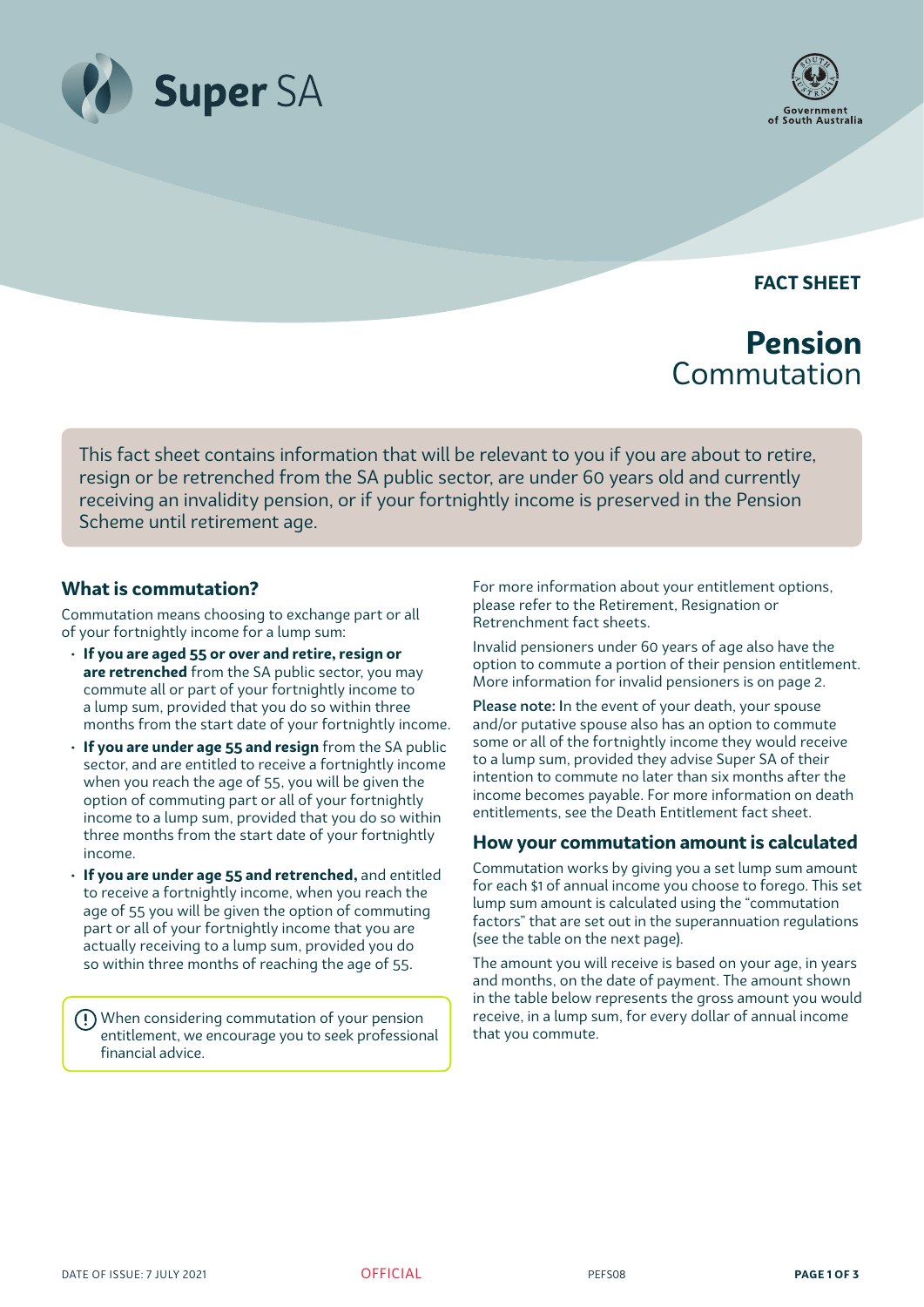#### **Commutation rates for Super SA Pension Scheme members only** (not applicable to spouses)

| Age | <b>Amount</b> |
|-----|---------------|
| 55  | \$11.50       |
| 56  | \$11.30       |
| 57  | \$11.10       |
| 58  | \$10.90       |
| 59  | \$10.70       |
| 60  | \$10.50       |
| 61  | \$10.30       |
| 62  | \$10.10       |
| 63  | \$9.90        |
| 64  | \$9.70        |
| 65  | \$9.50        |
| 66  | \$9.30        |

#### **Example:**

Nikitas decides to retire on his 58th birthday and commutes \$12,000 of his \$36,500 annual retirement income within three months of starting his pension payments.

By doing so, he reduces his annual income to \$24,500 and receives a gross lump sum of \$130,800 (i.e. 12,000 x 10.90).

# **Retirement Transfer Balance Cap**

Lifetime Pensions, such as the Super SA Pension, count towards the Federal Government's Transfer Balance Cap. The General Transfer Balance Cap was previously \$1.6 million and was indexed to \$1.7 million on 1 July 2021. If you commenced retirement pensions before 1 July 2021, you will have a personal Transfer Balance Cap of between \$1.6 and \$1.7 million, which can be viewed on ATO online via myGov.

For Lifetime Pensions, the amount that counts towards the Cap will be 16 times the total annual pension as at 1 July 2017, or the date the pension commences after 1 July 2017. If you exceed your personal Transfer Balance Cap, you do not need to commute the lifetime pension, however any other retirement accounts you have (such as the Super SA Income Stream) will need to be reduced by the excess amount above your personal Transfer Balance Cap. We encourage you to seek financial advice around this.

When commencing an Income Stream or commuting a pension entitlement, you need to be aware of your personal Transfer Balance Cap and the amount that can be rolled over into a retirement phase account, such as the Super SA Income Stream. Any amounts in the accumulation phase, such as Triple S and the Super SA Flexible Rollover Product, are not counted towards your Transfer Balance Cap.

For further information please call the ATO Super helpline on **13 10 20 or** visit **www.ato.gov.au.**

## **Tax**

Any part of your fortnightly income that you commute to a lump sum is taxed differently than it would be if you were taking it as fortnightly income.

When you receive your lump sum entitlement it will include a "tax-free component". This component comprises your after-tax contributions based on your tax-free percentage determined at the start of your pension and your pre-July 1983 component. Your tax-free component will not be taxed. The remainder of your lump sum entitlement is your "taxable (untaxed) component". You can either take the lump sum amount in cash or roll it over into a retirement product, such as the Super SA Income Stream or the Super SA Flexible Rollover Product. Each option – cash or rollover – is taxed differently.

Once you reach age 60, you will receive a 10% tax offset on the first \$106,250 of your annual pension, which will reduce your tax.

Any lump sum payment taken in cash or rolled over to another fund must have the tax components calculated in the same proportions as the components that make up your total entitlement. You are not able to select to take only your tax-free member contributions. This means that payments in cash or rollovers to another fund will contain taxable amounts and you may need to pay tax on these.

The tax treatment of super is complex and subject to change. For more information on tax, see the Pension and Lump Sum Tax fact sheet.

# **Commutation options for invalid pensioners**

Invalid pensioners who are not yet 60 years of age have the option to commute up to a maximum of 20% of their pension entitlement before they would usually have access to a lump sum. Invalid pensioners who joined the Scheme before 1 July 1974 and elected for an age of retirement of 55 years before that date also have access to this option.

## **As an invalid pensioner how much can I commute before reaching retirement age?**

If you have not yet reached the age of retirement and are receiving an invalidity pension and you decide to commute some of your pension to a lump sum, lower valued commutation factors apply than those that used after retirement age.

The maximum amount of pension an invalid pensioner under retirement age may commute is 20% of their annual pension. This option can only be used once and only before the age of retirement is reached. When retirement age is reached, full commutation rights will apply.